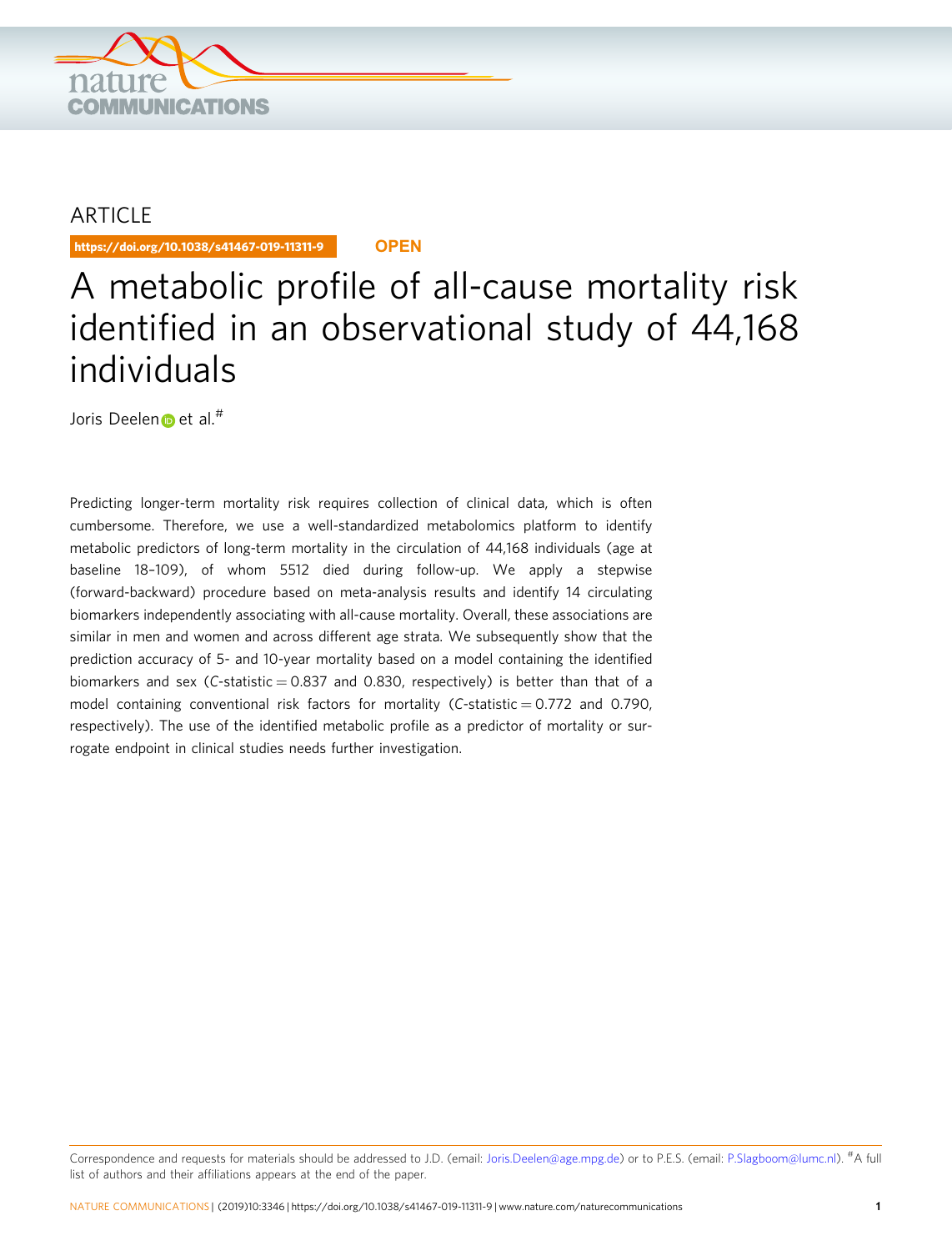<span id="page-1-0"></span>Folioust predictors of intermediate- and long-term mortality may<br>be valuable instruments in clinical trials and medical decision-<br>making. Predicting mortality in the final year of the life of a<br>miliont is graphly facility be valuable instruments in clinical trials and medical decisionpatient is generally feasible because of the abundance of available clinical data<sup>1</sup>. There is no consensus on the ultimate set of predictors of longer-term (5–10 years) mortality risk, since the predictive power of the currently used risk factors is limited<sup>2</sup>, especially at higher ages. However, it is especially this age group and follow-up time window for which a robust tool would aid clinicians in assessing whether treatment is still sensible. Some of the currently used risk factors for mortality, such as systolic blood pressure and total cholesterol, show opposite associations with mortality in the elderly (i.e., above 85 years) as compared to middle age<sup>3,4</sup>. This could be due to mortality crossover of these risk factors or metabolic shifts that are difficult to predict in individuals<sup>5,6</sup>, thus making them less suitable for accurate prediction of mortality in older individuals. Given the multimorbidity among older people, predictors of intermediate- and long-term mortality should ideally represent generic immune-metabolic health adversity rather than only being indicators of specific pathology. The number of molecular scores that are able to predict mortality across all ages is currently limited.

Fischer and colleagues used a high-throughput and wellstandardized nuclear magnetic resonance (NMR) platform and identified four metabolic biomarkers, i.e., albumin, glycoprotein acetyls (GlycA), mean diameter for very low-density lipoprotein (VLDL) particles and citrate that are independently associated with all-cause and cause-specific (cardiovascular disease (CVD) and cancer) mortality<sup>7-[9](#page-5-0)</sup>. The same metabolomics platform had also been utilized to predict CVD and type 2 diabetes $10-12$ . Although the initial sample size of the study by Fischer and colleagues was large, the statistical power of the study was limited due to the relatively small number of observed deaths  $(n = 684)$  and underrepresentation of older individuals.

The current metabolomics study is the largest thus far, and includes 44,168 individuals (from 12 cohorts), spanning a wide age range. We first determine which metabolic biomarkers independently associate with prospective mortality in all individuals. Subsequently, we test the association of the biomarkers with mortality in different age strata. In the FINRISK 1997 cohort, consisting of 7603 individuals of whom 1213 died during follow-up, we compare the predictive value of a score based on the identified mortality-associated biomarkers with a score based on conventional risk factors for mortality.

# Results

Association of metabolic biomarkers with all-cause mortality. The primary survival meta-analysis of the 226 metabolic biomarkers for all-cause mortality was performed in 44,168

 $\mid$  Table 1 Description of the cohorts included in this study

individuals from 12 cohorts, of whom 5512 died during follow-up (mean follow-up time per study ranging from 2.76 to 16.70 years) (Table 1). As depicted in Supplementary Data 1, 136 of the biomarkers showed a significant association with all-cause mortality after adjustment for multiple testing. When we subsequently adjusted for the 4 previously identified metabolic biomarkers<sup>9</sup>, i.e., albumin, GlycA, VLDL particle size and citrate, the number of significant biomarkers increased to 159 (including the 4 previously identified biomarkers) (Supplementary Data 1). As the majority of the associated biomarkers are highly correlated, we tried to identify all independent biomarkers that were significantly associated with mortality. For this, we used a stepwise (forward-backward) procedure. To decrease the chance of overfitting, we only included a subset of 63 biomarkers in this step (Supplementary Data 2). Since the associations of the biomarkers with mortality in the primary survival analysis were similar in men and women (Supplementary Data 3), we performed the secondary analyses in men and women combined to increase power. After the stepwise procedure, 14 biomarkers showed to be independently associated with mortality. For the total lipids in chylomicrons and extremely large VLDL and small high-density lipoprotein (HDL), the mean diameter for VLDL particles, the ratio of polyunsaturated fatty acids to total fatty acids, and the concentrations of histidine, leucine, valine, and albumin a higher level is associated with decreased mortality, while for the concentrations of glucose, lactate, isoleucine, phenylalanine, acetoacetate, and GlycA the opposite applies (Table [2](#page-2-0) and Supplementary Data 1). Of note, of the 4 previously identified mortality-associated biomarkers, only citrate was not selected in the fully adjusted model with 14 biomarkers due to its limited additional contribution. An increase of one unit in the metabolic biomarker score based on the 14 identified biomarkers, which ranges between  $-2$  and 3 in most cohorts (see Supplementary Fig. 1, for examples), is associated with a 2.73 times higher mortality risk (HR = 2.73, 95% CI: 2.60–2.86,  $P < 1.00 \times 10^{-132}$ ). The forest plots for each of these 14 biomarkers, based on the fully adjusted model, and the biomarker score are depicted in Supplementary Figs. 2–16.

Association of biomarkers with disease-specific mortality. To determine whether the identified biomarkers are indicators of disease-specific mortality risk, we also explored the associations of the biomarkers with cardiovascular, cancer, and infection-related mortality in the FINRISK 1997 cohort. As indicated in Table [3,](#page-2-0) the majority of the biomarkers associated with multiple mortality outcomes in the same direction as observed for all-cause mortality, including nonlocalized infections, thus representing general markers of health and disease, although some biomarkers, such as

| <b>Study</b>               | N      | Males (%)    | <b>Deaths</b> | Age at inclusion (range) | Mean follow-up time (SD) |
|----------------------------|--------|--------------|---------------|--------------------------|--------------------------|
| Alpha Omega Cohort         | 568    | 428 (75.4%)  | 157           | 69.21 (59.31-80.94)      | 7.79 (2.44)              |
| ALSPAC                     | 4351   | $0(0\%)$     | 17            | 47 (34-63)               | 5.69(0.01)               |
| <b>EGCUT</b>               | 10.988 | 4106 (37.4%) | 912           | 46.10 (18-103)           | 7.97(1.77)               |
| ERF study                  | 680    | 307 (45.1%)  | 107           | 50.44 (18.10-86.50)      | 10.67 (2.22)             |
| FINRISK 1997 cohort        | 7603   | 3778 (49.7%) | 1213          | 48.29 (24.15-74.28)      | 16.70 (3.23)             |
| DILGOM study               | 4816   | 2256 (46.8%) | 190           | 52.39 (24.06-74.18)      | 7.73(0.75)               |
| KORA F4                    | 1790   | 871 (48.7%)  | 123           | 60.89 (32-81)            | 8.02 (1.25)              |
| LLS nonagenarians          | 843    | 326 (38.7%)  | 823           | 97.35 (89.13-109.85)     | 4.03 (3.09)              |
| LLS offspring $+$ partners | 2241   | 999 (44.6%)  | 191           | 70.93 (42.54-91.25)      | 11.76 (1.99)             |
| <b>PROSPER</b>             | 5329   | 2583 (48.5%) | 467           | 75.30 (69.37-83.39)      | 2.76(0.53)               |
| Rotterdam Study            | 2963   | 1241 (41.9%) | 1254          | 75.00 (52.21-98.13)      | 8.28(3.18)               |
| TwinsUK                    | 1996   | $0(0\%)$     | 58            | 64.58 (42.37-87.84)      | 4.32 (2.47)              |

standard deviation ا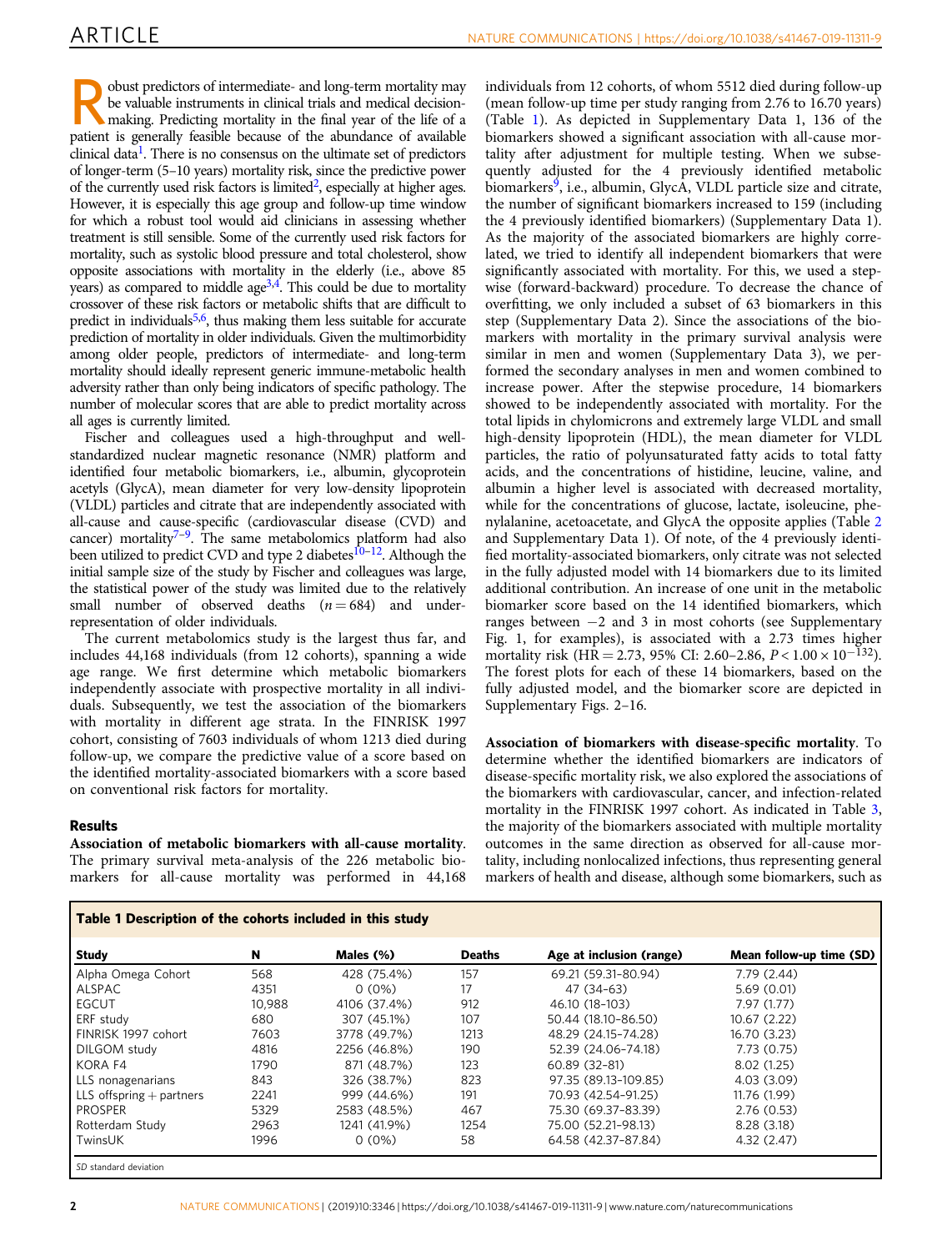| <b>Biomarker</b> | <b>Full name</b>                                                    | <b>HR</b> | 95% CI        | P                      | $I^2$ | P (het)               |
|------------------|---------------------------------------------------------------------|-----------|---------------|------------------------|-------|-----------------------|
| XXL-VLDL-L       | Total lipids in chylomicrons and extremely large VLDL               | 0.80      | $0.75 - 0.85$ | $1.53 \times 10^{-13}$ | 0.08  | 0.363                 |
| S-HDL-L          | Total lipids in small HDL                                           | 0.87      | $0.84 - 0.90$ | $5.98 \times 10^{-19}$ | 0.52  | 0.018                 |
| VLDL-D           | Mean diameter for VLDL particles                                    | 0.85      | $0.80 - 0.90$ | $8.51 \times 10^{-8}$  | 0.21  | 0.241                 |
| PUFA/FA          | Ratio of polyunsaturated fatty acids to total fatty<br>acids $(\%)$ | 0.78      | $0.75 - 0.80$ | $1.06 \times 10^{-47}$ | 0.71  | $8.65 \times 10^{-5}$ |
| Glc              | Glucose                                                             | 1.16      | $1.13 - 1.19$ | $2.22 \times 10^{-29}$ | 0.56  | 0.008                 |
| Lac              | Lactate                                                             | 1.06      | $1.03 - 1.10$ | $6.24 \times 10^{-5}$  | 0.28  | 0.173                 |
| His              | Histidine                                                           | 0.93      | $0.90 - 0.96$ | $1.15 \times 10^{-5}$  | 0.24  | 0.213                 |
| lle              | Isoleucine                                                          | 1.23      | $1.14 - 1.32$ | $2.14 \times 10^{-8}$  | 0.39  | 0.078                 |
| Leu              | Leucine                                                             | 0.82      | $0.76 - 0.89$ | $7.34 \times 10^{-7}$  | 0.35  | 0.109                 |
| Val              | Valine                                                              | 0.87      | $0.82 - 0.92$ | $1.04 \times 10^{-6}$  | 0.07  | 0.376                 |
| Phe              | Phenylalanine                                                       | 1.13      | 1.09-1.17     | $2.39 \times 10^{-12}$ | 0.44  | 0.052                 |
| AcAce            | Acetoacetate                                                        | 1.08      | $1.05 - 1.11$ | $1.73 \times 10^{-8}$  | 0.35  | 0.108                 |
| Alb              | <b>Albumin</b>                                                      | 0.89      | $0.87 - 0.92$ | $9.96 \times 10^{-13}$ | 0.52  | 0.017                 |
| GlycA            | Glycoprotein acetyls                                                | 1.32      | $1.27 - 1.38$ | $7.45 \times 10^{-41}$ | 0.45  | 0.046                 |

<span id="page-2-0"></span>Table 2 Association of the 14 identified metabolic biomarkers with all-cause mortality in the fully adjusted model

HR hazard ratio, CI conference interval, P P value, I<sup>2</sup> heterogeneity statistic, *het* heterogeneity, VLDL very low-density lipoprotein particle, HDL high-density lipoprotein. The statistics in this Table have been generated with the R-package meta using the survival analyses results from the individual cohorts as input

# Table 3 Association of the 14 identified metabolic biomarkers with all-cause and cause-specific mortality in the FINRISK 1997 cohort

| Biomarker                                                                                                                                                                                                                                                                                                | N    | All-cause<br>(HR, 95% CI, P)                            | Cancer<br>(HR, 95% CI, P)              | Cardiovascular<br>(HR, 95% CI, P)               | <b>Nonlocalized infections</b><br>(HR, 95% CI, P) | Other<br>(HR, 95% CI, P)                        |
|----------------------------------------------------------------------------------------------------------------------------------------------------------------------------------------------------------------------------------------------------------------------------------------------------------|------|---------------------------------------------------------|----------------------------------------|-------------------------------------------------|---------------------------------------------------|-------------------------------------------------|
| XXL-VLDL-L                                                                                                                                                                                                                                                                                               | 7583 | 0.77, 0.68-0.86, $1.00 \times 10^{-5}$                  | 0.78, 0.64-0.95, 0.016                 | 0.85, 0.73-0.99, 0.039                          | 0.47, 0.26-0.86, 0.014                            | 0.57, 0.40-0.82, 0.002                          |
| S-HDL-L                                                                                                                                                                                                                                                                                                  | 7583 | 0.95, 0.89-1.01, 0.085                                  | 0.89, 0.80-0.98, 0.023                 | 0.96, 0.88-1.04, 0.319                          | 0.80, 0.60-1.07, 0.130                            | 1.00, 0.85-1.19, 0.966                          |
| VLDL-D                                                                                                                                                                                                                                                                                                   | 7583 | 0.99, 0.88-1.11, 0.802                                  | 0.95, 0.78-1.16, 0.619                 | 1.06. 0.91-1.24. 0.462                          | 1.89, 1.01-3.54, 0.045                            | 0.90, 0.66-1.23, 0.520                          |
| PUFA/FA                                                                                                                                                                                                                                                                                                  | 7583 | 0.73, 0.69-0.78, $\leq$ 2.22 $\times$ 10 <sup>-16</sup> | 0.74, 0.66-0.83, $2.31 \times 10^{-7}$ | 0.77, 0.70-0.84, 2.77 $\times$ 10 <sup>-9</sup> | 0.50, 0.37-0.68, $9.01 \times 10^{-6}$            | 0.69, 0.58-0.82, 4.06 $\times$ 10 <sup>-5</sup> |
| Glc                                                                                                                                                                                                                                                                                                      | 7583 | 1.13, 1.09-1.18, 5.85 $\times$ 10 <sup>-9</sup>         | 1.05, 0.96-1.13, 0.273                 | 1.16, 1.10-1.22, 1.29 $\times$ 10 <sup>-8</sup> | 1.05, 0.85-1.29, 0.643                            | 1.03, 0.88-1.20, 0.721                          |
| Lac                                                                                                                                                                                                                                                                                                      | 7583 | 1.07, 1.00-1.14, 0.038                                  | 1.02, 0.92-1.14, 0.694                 | 1.14, 1.05-1.23, 0.003                          | 1.08, 0.77-1.52, 0.656                            | 0.97, 0.83-1.14, 0.727                          |
| <b>His</b>                                                                                                                                                                                                                                                                                               | 7583 | 0.93, 0.86-0.99, 0.031                                  | 0.88, 0.78-0.98, 0.023                 | $0.89, 0.81 - 0.97, 0.010$                      | 1.12, 0.78-1.62, 0.538                            | 1.11, 0.93-1.31, 0.250                          |
| lle.                                                                                                                                                                                                                                                                                                     | 7583 | 1.12, 0.95-1.32, 0.180                                  | 1.07, 0.81-1.41, 0.638                 | 1.05, 0.84-1.32, 0.661                          | 0.57, 0.24-1.38, 0.214                            | 1.26, 0.84-1.88, 0.270                          |
| Leu                                                                                                                                                                                                                                                                                                      | 7583 | 0.80, 0.67-0.97, 0.020                                  | 0.89, 0.65-1.22, 0.474                 | 0.73, 0.57-0.94, 0.016                          | 1.02, 0.40-2.62, 0.967                            | 0.83, 0.53-1.30, 0.419                          |
| Val                                                                                                                                                                                                                                                                                                      | 7583 | 0.89, 0.79-1.02, 0.084                                  | 0.95, 0.77-1.19, 0.672                 | 1.05, 0.88-1.26, 0.580                          | 1.32, 0.67-2.61, 0.425                            | 0.64, 0.48-0.86, 0.003                          |
| Phe.                                                                                                                                                                                                                                                                                                     | 7583 | 1.21, 1.10-1.33, $4.17 \times 10^{-5}$                  | 1.14, 0.98-1.33, 0.087                 | 1.28, 1.13-1.44, 7.61 $\times$ 10 <sup>-5</sup> | 1.21, 0.75-1.96, 0.437                            | 1.07, 0.84-1.36, 0.575                          |
| AcAce                                                                                                                                                                                                                                                                                                    | 7583 | 1.06, 1.00-1.13, 0.038                                  | 1.04, 0.94-1.15, 0.441                 | 1.07, 0.99-1.15, 0.096                          | 1.23, 0.90-1.69, 0.191                            | 1.11, 0.96-1.28, 0.167                          |
| Alb                                                                                                                                                                                                                                                                                                      | 7583 | 0.89, 0.83-0.96, 0.003                                  | 0.90, 0.79-1.01, 0.084                 | 0.88, 0.79-0.97, 0.009                          | 0.81, 0.55-1.17, 0.261                            | 1.00, 0.83-1.21, 0.997                          |
| GlycA                                                                                                                                                                                                                                                                                                    | 7583 | 1.41, 1.26-1.57, 5.75 $\times$ 10 <sup>-10</sup>        | 1.35, 1.12-1.61, 0.001                 | 1.36, 1.18-1.57, 3.13 $\times$ 10 <sup>-5</sup> | 2.03, 1.15-3.59, 0.015                            | 1.52, 1.16-2.01, 0.003                          |
| The number of (cause-specific) deaths were 1210 (all-cause), 434 (cancer), 687 (cardiovascular), 43 (nonlocalized infections), and 189 (other). N number of samples, HR hazard ratio, CI conference<br>interval, P P value. The statistics in this Table have been generated with the R-package survival |      |                                                         |                                        |                                                 |                                                   |                                                 |

glucose, seem to be risk factors for a specific mortality outcome, in this case cardiovascular-related mortality.

Association of metabolic biomarkers across the lifespan. To investigate the association across the lifespan for the mortalityassociated biomarkers identified in this study, we performed agestratified mortality analyses. All 14 biomarkers that were part of the fully adjusted model showed consistent associations with mortality across all strata (Supplementary Data 4) and the same was true for the metabolic biomarker score (Supplementary Fig. 17).

Mortality risk prediction accuracy of identified biomarkers. To determine the mortality risk prediction accuracy of the 14 identified biomarkers, we generated weighted risk scores based on conventional risk factors and on our identified biomarkers plus sex. The weights of the risk scores were estimated in the Estonian Biobank cohort and the FINRISK 1997 cohort was used as validation cohort to compare the mortality risk prediction accuracy of the models. Instead of looking at the added value of the individual biomarkers, we directly compared the two models to determine if this single point NMR measurement on itself could be used as a standard for risk assessment of mortality. Removal of FINRISK 1997 from the discovery analysis resulted in similar

effect estimates as those reported in Table 2, indicating that it is unlikely that the risk prediction analyses are influenced by overfitting. Given the restricted follow-up time in the elderly cohorts and the need for mortality risk indicators in the clinic at higher ages, we investigated both 5- and 10-year mortality in all individuals as well as only in those above 60 years of age. As depicted in Fig. [1](#page-3-0) and Table [4,](#page-4-0) the C-statistic was 0.065 ( $P =$  $5.48 \times 10^{-4}$ ) or 0.040 ( $P = 2.48 \times 10^{-5}$ ) larger when comparing the model with the 14 biomarkers (C-statistic  $= 0.837$  and  $(0.830)$ ) to the model with conventional risk factors (C-statistic  $= 0.772$ ) and 0.790) when looking at 5- or 10-year mortality, respectively. The difference in the C-statistic was even larger when only individuals above 60 years of age were included (Table [4](#page-4-0)). Reclassification analyses showed higher integrated discrimination improvement (IDI) (e.g., +8.6% ( $P = 1.83 \times 10^{-12}$ ) for 10-year mortality) when comparing the model with the biomarkers to the model with conventional risk factors (Table [4](#page-4-0)). When compared to a model with the 4 previously identified mortality-associated biomarkers, the model with the 14 biomarkers also showed higher C-statistics and IDI's for both 5- and 10-year mortality (Supplementary Table 1). Since the conventional risk factors were only partially correlated with the 14 biomarkers (Supplementary Fig. 18), we also compared a model with the biomarkers to a model combining the conventional risk factors and biomarkers to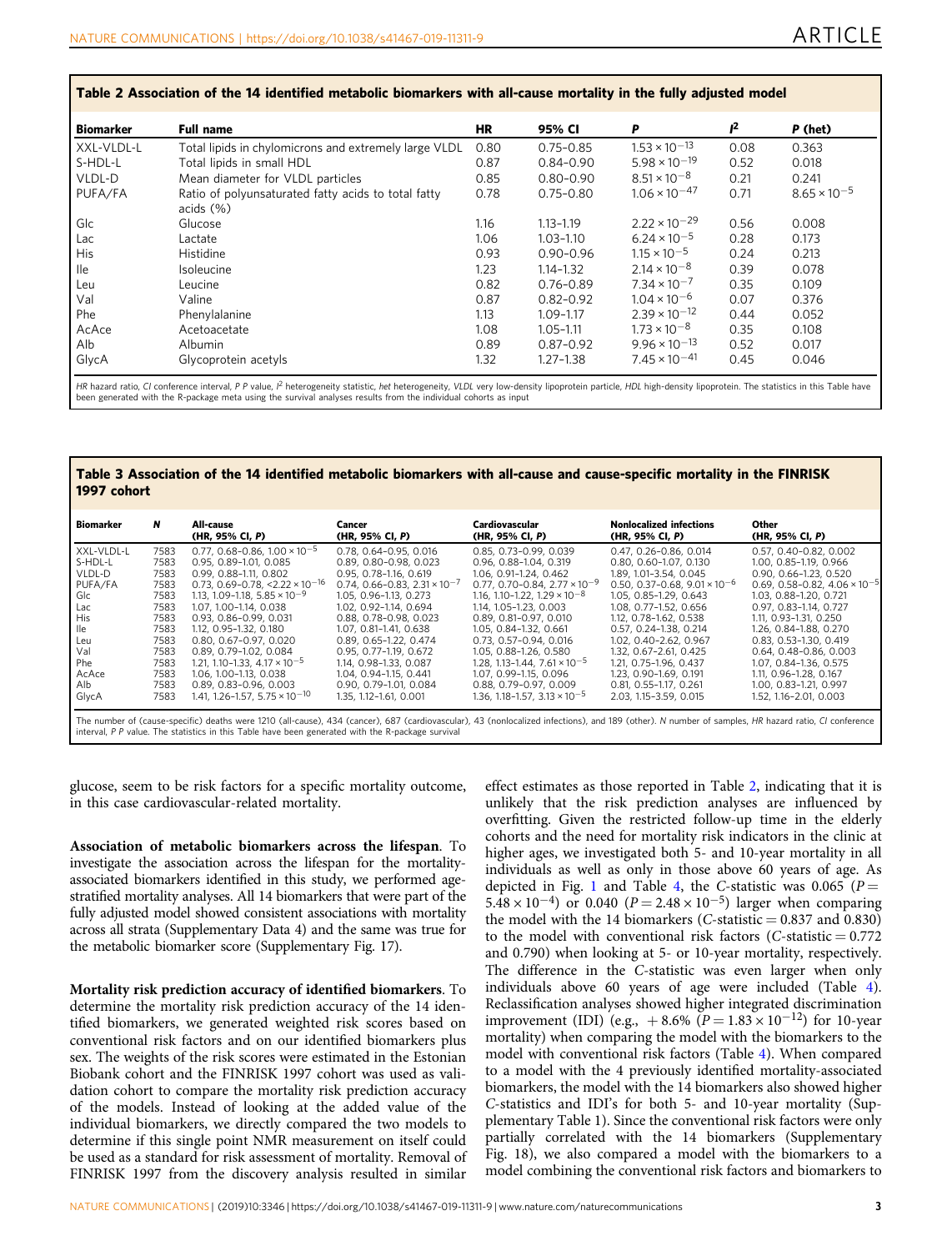<span id="page-3-0"></span>

Fig. 1 Mortality risk prediction accuracy of the 14 identified metabolic biomarkers. Receiver operating characteristic curves for 5- (a) and 10-year (b) mortality in the FINRISK 1997 cohort. The curves are based on the predictions from the conventional risk factors (black) and the metabolic biomarkers (red). AUC area under the curve

see if the addition of conventional risk factors could further improve the mortality risk prediction accuracy. However, this was not the case (Supplementary Table 2).

Reproducibility and validation of metabolic biomarkers. The reproducibility of the quantification of the 14 identified biomarkers, which was determined using previously generated inhouse NMR from the Leiden Longevity Study (LLS) offspring + partners and nonagenarians<sup>13,14</sup>, was very good (all  $r > 0.8$ , Supplementary Fig. 19). This, in combination with the previously published validation of some additional identified biomarkers with other techniques (i.e., the ratio of polyunsaturated fatty acids to total fatty acids and the concentrations of albumin and  $GlycA)$ <sup>10,15,16</sup>, and the provided data on the consistency of the identified mortality-related small molecules (i.e., the concentrations of glucose, lactate, histidine, isoleucine, leucine, valine, and phenylalanine) as measured with other widely used metabolomics platforms (i.e., Metabolon and Biocrates, Supplementary Table 3)

show evidence of high analytical consistency with other biomarker assays, providing confidence that our findings should be reproducible when the metabolic biomarkers would be measured using other metabolomics platforms or techniques.

# **Discussion**

By performing high-throughput metabolic biomarker profiling in 44,168 individuals from 12 cohorts, we identified a set of 14 biomarkers independently associating with all-cause mortality. The associations of these biomarkers were consistent in men and women and across age strata. The identified biomarkers represent general health up to the highest ages rather than specific diseaserelated death causes. In combination, these biomarkers clearly improve risk prediction of 5- and 10-year mortality as compared to conventional risk factors across all ages. These results suggest that metabolic biomarker profiling could potentially be used to guide patient care, if further validated in relevant clinical settings.

Our results show that the use of an affordable, well-standardized, and high-throughput NMR platform measuring multiple biomarkers leads to a high mortality risk prediction accuracy. We observed similar effects of the biomarkers on mortality in the cohorts using either EDTA plasma (Alpha Omega Cohort, ERF study, FINRISK 1997 cohort, DILGOM study, LLS nonagenarians, LLS offspring + partners, PROSPER, and Rotterdam Study) or serum (ALSPAC, EGCUT, KORA F4, and TwinsUK). In addition, the associations of the identified biomarkers with mortality are independent of the sex, age and cause of death of the individuals, and are thus unaffected by mortality crossover. Hence, in comparison to conventional risk factors, such as systolic blood pressure and total cholesterol, these biomarkers seem much more suitable for guided screening of older individuals at risk, as surrogate endpoint in clinical trials among older individuals, and for targeted prevention of mortality.

The 14 identified biomarkers are involved in various processes, such as lipoprotein and fatty acid metabolism, glycolysis, fluid balance, and inflammation. Although the majority of these biomarkers have been associated with mortality before, this is the first study that shows their independent effect when combined into one model. In comparison to the previous study by Fischer et al.<sup>9</sup>, we increased the sample size and number of deaths by fivefold and almost tenfold, respectively. This resulted in identification of more biomarkers (14 versus 4) and improved prediction accuracy. We were able to replicate the associations of all four biomarkers identified in the previous work. However, citrate was not included in our fully adjusted model, since this biomarker did not pass the multiple testing threshold. A possible explanation for this could be that one, or multiple, of the currently included biomarkers partially capture the effect of citrate, resulting in the attenuation of the association.

The total lipids in chylomicrons and extremely large VLDL and small HDL and the mean diameter for VLDL particles play a role in lipid metabolism and their association with mortality is likely caused by their involvement in the regulation of plasma triglyceride levels, a known risk factor for mortality<sup>17</sup>. The association of polyunsaturated fatty acids with different mortality outcomes has been attributed to its variety of actions, including its antiinflammatory properties and inhibition of atherosclerosis<sup>18</sup>. The association between postprandial glucose levels and mortality is likely attributable to a loss in glycemic control<sup>19</sup>, while the association of both albumin and GlycA with mortality has been attributed to their role in inflammation<sup>16,20</sup>. The association between the other identified biomarkers and mortality is less well described, although they all play a well-known role in health and disease $21-23$  $21-23$  $21-23$ . Future studies should be performed to determine which health conditions are further reflected by the identified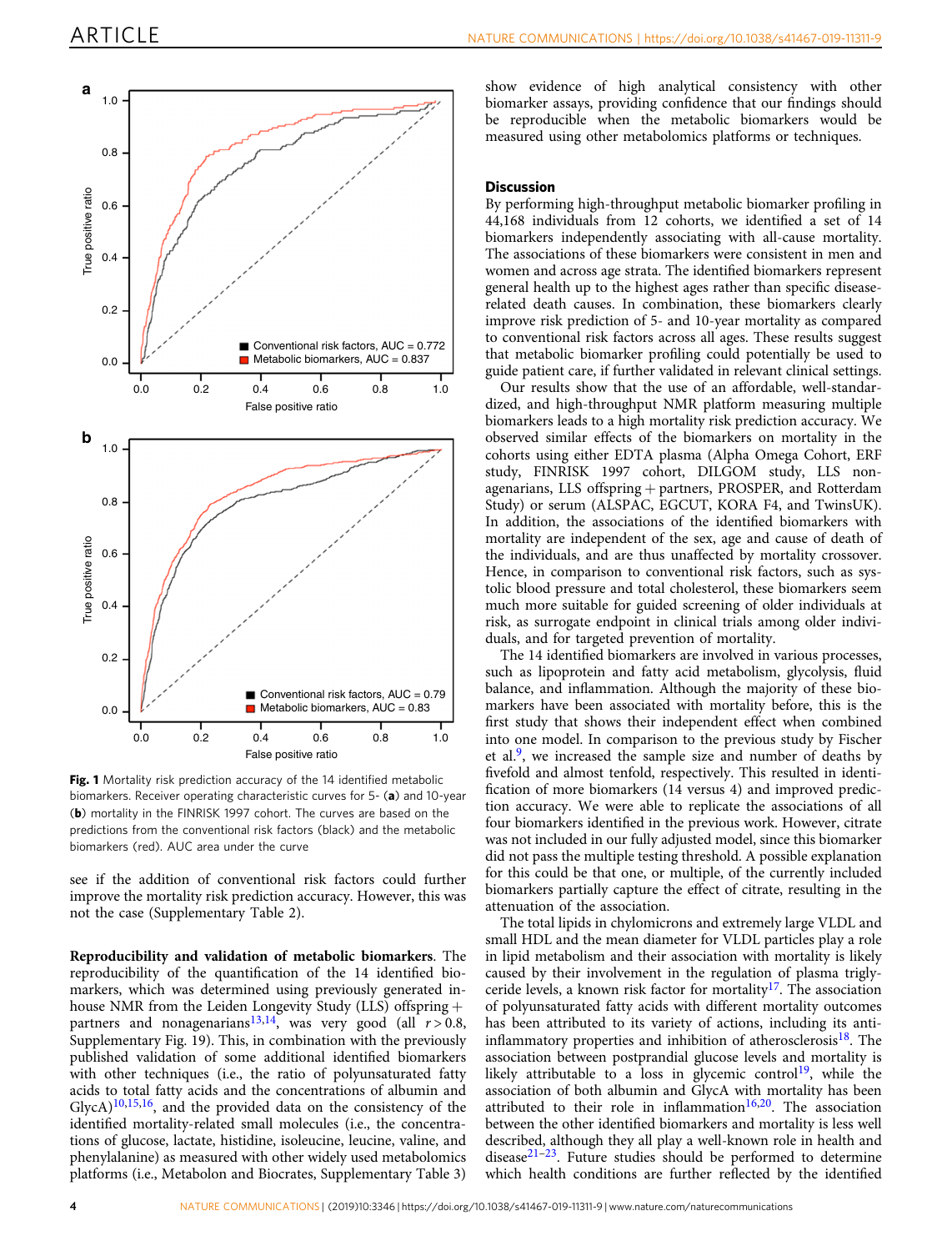| Follow-up time<br>(years) | Age | <b>Conventional risk factor</b><br>score C-statistic | Metabolic biomarker<br>score C-statistic | Difference in C-statistic                     | IDI                                           |
|---------------------------|-----|------------------------------------------------------|------------------------------------------|-----------------------------------------------|-----------------------------------------------|
| -5                        | All | 0.772                                                | 0.837                                    | $0.065 \pm 0.019$ , $P = 5.48 \times 10^{-4}$ | $5.9 \pm 1.9\%$ , $P = 0.001$                 |
| -5                        | >60 | 0.626                                                | 0.732                                    | $0.105 \pm 0.027$ , $P = 0.0001$              | $8.6 \pm 2.1\%$ , $P = 3.20 \times 10^{-5}$   |
| 10                        | All | 0.790                                                | 0.830                                    | $0.040 \pm 0.010$ , $P = 2.48 \times 10^{-5}$ | $8.6 \pm 1.2\%$ , $P = 1.83 \times 10^{-12}$  |
| 10                        | >60 | 0.650                                                | 0.715                                    | $0.065 \pm 0.014$ , $P = 3.29 \times 10^{-6}$ | $11.9 \pm 1.5\%$ , $P = 1.13 \times 10^{-14}$ |

<span id="page-4-0"></span>Table 4 Results of the discrimination and reclassification analyses for all-cause mortality in the FINRISK 1997 cohort comparing the conventional risk factor score with the metabolic biomarker score

The estimates for the risk scores were derived from the Estonian Biobank cohort. The conventional risk factor score, included sex, body mass index, systolic blood pressure, total cholesterol, high-density lipoprotein (HDL) cholesterol, triglycerides, creatinine, smoking status, alcohol consumption, and prevalent diabetes, cardiovascular disease, and cancer. The metabolic biomarker score, included total lipids in extremely large very low-density lipoprotein particle (VLDL), total lipids in small HDL, VLDL diameter, ratio of polyunsaturated fatty acids to total fatty acids, glucose, lactate, histidine, isoleucine, leucine, valine, phenylalanine, acetoacetate, albumin, glycoprotein acetyls, and sex. IDI integrated discrimination improvement. The statistics in this Table have been generated with custom-made functions in R

metabolic biomarkers and by what mechanisms. Such research is exemplified by previous work on the relation between metabolic biomarkers and all-cause mortality<sup>9</sup>, which opened up new avenues for research into the metabolic biomarker Glyc $A^{16}$ .

For two of the biomarkers, i.e., the total lipids in extremely large VLDL lipids and isoleucine, the direction of effect changes when adjusting for the remaining 12 biomarkers. This change is most likely due to the inclusion of GlycA and the two other branch-chain amino acids, i.e., leucine and valine, in the model. Adjusting for GlycA removes the correlated negative effect of the total lipids in extremely large VLDL lipids, while adjusting for leucine and valine removes the correlated positive effect of isoleucine, resulting in appearance of opposite associations for these biomarkers. A similar effect was observed by Fischer et al.<sup>9</sup> for VLDL diameter after inclusion of GlycA in their model. It would be interesting to see if a similar effect is also observed for other phenotypes using multivariate adjusted models.

A potential limitation of our study is that the number of biomarkers captured by our targeted NMR platform is only a fraction of the metabolites in the human serum<sup>24</sup>. More complete high-throughput metabolic biomarker platforms are available, but these are usually more expensive. The predictive accuracy of these more complete platforms may be compared to the one used in this study. Efforts to increase the number of identifiable biomarkers using inexpensive high-throughput metabolic biomarker platforms (e.g., NMR or liquid chromatography–mass spectrometry) will likely result in identification of many more mortalityassociated biomarkers and, hence, improved risk prediction.

Although we were able to show a good predictive ability of our biomarkers for mortality risk using two complementary methods (the C-statistic and IDI), the metabolic biomarker score constructed is not yet suitable for classification of patients in the clinic, since it is based on scaled biomarker values created separately for each cohort. Future efforts should therefore be focused on creation of a metabolic biomarker score that could be used for clinical research based on concentration units that could be generated using individual-level data.

In conclusion, we identified a set of 14 metabolic biomarkers that independently associate with all-cause mortality. A score based on these 14 biomarkers and sex leads to improved risk prediction as compared to a score based on conventional risk factors. This indicates that this affordable, well-standardized, and high-throughput NMR measurement may be used to generate a standard for risk assessment of mortality in the clinic. Such a score could potentially be used in clinical practice to guide treatment strategies, for example when deciding whether an elderly person is too fragile for an invasive operation. In addition, it may be used as a surrogate endpoint for clinical trials in older individuals, since showing (a reduction in) the total mortality endpoint is mostly not feasible due to the limited duration and number of cases in a regular clinical trial. The currently used

metabolomics platform can be incorporated in ongoing clinical studies to explore its value, opening up new avenues for research to establish the utility of metabolic biomarkers in clinical settings.

The summary statistics of our primary survival meta-analysis have been made publically available in the BBMRI -omics atlas: <http://bbmri.researchlumc.nl/atlas>.

# Methods

Study populations. The individuals included in this study were selected from the following cohorts; Alpha Omega Cohort, Avon Longitudinal Study of Parents and Children (ALSPAC), Estonian Biobank cohort, Erasmus Rucphen Family (ERF) study, FINRISK 1997 cohort, Dietary, Lifestyle and Genetic Predictors of Obesity and Metabolic Syndrome (DILGOM) study, Cooperative Health Research in the Region of Augsburg (KORA F4) study, LLS, PROspective Study of Pravastatin in the Elderly at Risk (PROSPER), Rotterdam Study (RS), and TwinsUK. All individuals were of European descent. A description of the cohorts is provided in Table [1](#page-1-0) and the Supplementary Methods.

We have complied with all relevant ethical regulations for work with human subjects. All participants provided written informed consent, and the studies were approved by the relevant institutional review boards.

Measurement of metabolic biomarkers. The metabolic biomarkers were quantified from EDTA plasma and serum samples using high-throughput NMR metabolomics (Nightingale Health Ltd., Helsinki, Finland). This method provides simultaneous quantification of routine lipids, lipoprotein subclass profiling with lipid concentrations within 14 subclasses, fatty acid composition, and various lowmolecular metabolites, including amino acids, ketone bodies, and gluconeogenesisrelated metabolites, in molar concentration units. Details of the experimentation and applications of the NMR metabolomics platform have been described previously<sup>8,[25](#page-5-0)</sup>. Several of the metabolic biomarkers have already been validated with other techniques (i.e., routine clinical chemistry assays, gas chromatography, an enzymatic method, and/or mass spectrometry)<sup>8,10,15,16,26</sup>. Furthermore, the metabolic biomarkers measured using the Nightingale Health platform have been used in numerous published epidemiological studies (see [https://nightingalehealth.](https://nightingalehealth.com/publications) [com/publications](https://nightingalehealth.com/publications) for an overview). The genetic work based on the Nightingale Health platform also underscores that the labels given to the metabolic biomarkers are correct and are associated with biologically relevant and plausible genes<sup>[27](#page-6-0)-2</sup>. For the analyses in this study we first used all 226 available measurements, including the highly correlated lipid subclasses and compositions (for a full list see Supplementary Data 2). Due to the high correlation among the measurements, the selection of independently associated biomarkers was based on a subset of 63 biomarkers to prevent overfitting. The selection of these biomarkers was based on previous studies using this platform and the list comprises the total lipid concentrations, fatty acid composition, and low-molecular-weight metabolites, including amino acids, glycolysis-related metabolites, ketone bodies and metabolites involved in fluid balance and immunity (Supplementary Data  $2)^{10,12}$  $2)^{10,12}$  $2)^{10,12}$  $2)^{10,12}$  $2)^{10,12}$ .

Statistical analyses. For each study, a value of one was added to all biomarkers containing zeroes (i.e.,  $x + 1$ ), which indicates the value was below the detection limit. Subsequently, all biomarkers were log-transformed and scaled to standard deviation units, separately per study. Similar to the previous study by Fischer et al.,<sup>[9](#page-5-0)</sup> a Cox proportional hazards model with age at blood sampling as the time scale, was used to determine the associations of the biomarkers with all-cause mortality. In addition, the basic models were adjusted for age at blood sampling, sex and studyspecific covariates that are related to demography and relatedness of the included individuals. Age at blood sampling was included in the model to make the results directly comparable with the age-stratified analyses (see below) in which the follow-up time of some individuals encompassed multiple age groups, so the age at sampling could have been before the age at start of the age group. To check for differences between sexes, we also performed sex-stratified analyses.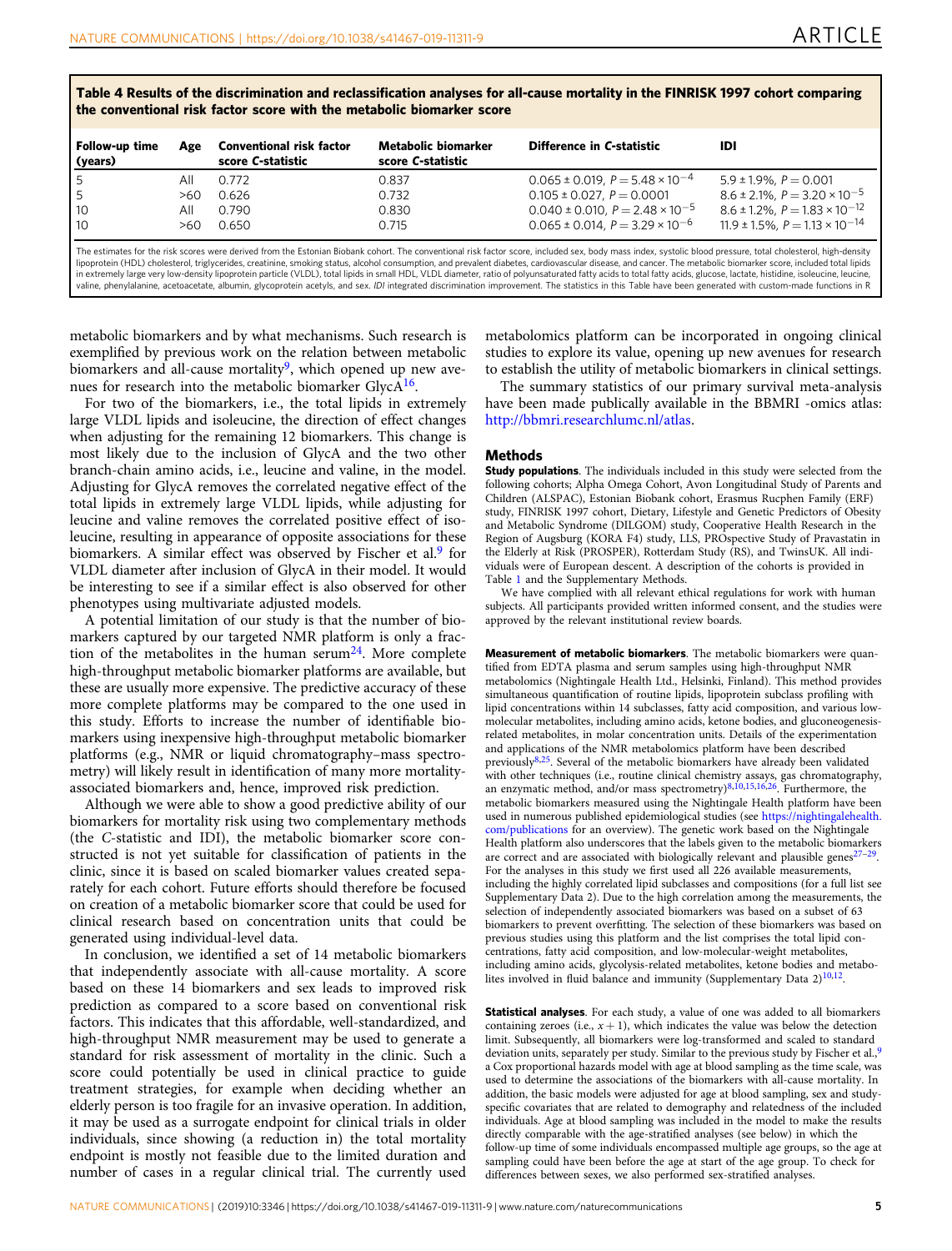<span id="page-5-0"></span>For the secondary analyses, we additionally adjusted the basic model for the 4 metabolic biomarkers previously reported by Fischer et al.,<sup>9</sup> i.e., albumin, GlycA, the mean diameter for VLDL particles and citrate (step 1), as well as 11 of the independently associating biomarkers discovered in the current study, i.e., the total lipids in chylomicrons and extremely large VLDL and small HDL, the ratio of polyunsaturated fatty acids to total fatty acids, and glucose, lactate, histidine, isoleucine, leucine, valine, phenylalanine, and acetoacetate levels (step 2). To select the biomarkers used for adjustment in step 2, we performed a stepwise (forward-backward) procedure based on successive rounds of meta-analyses. In each round we added to the model the unselected biomarker that showed the lowest P value in the previous round of the stepwise procedure (forward step). Next, we removed biomarkers from the model if the previous step resulted in an increase of the P value above the threshold (backward step). We stopped the procedure once all unselected biomarkers showed a P value above the threshold in the working model. As threshold we used the Bonferroni-adjusted P value to adjust for multiple testing (see below). To test the combined effect of the 14 identified biomarkers, we also created a metabolic biomarker score. To this end, the log-transformed and scaled biomarkers were multiplied by their weights, based on the meta-analyses results (i.e., ln(hazard ratio) from Table [2\)](#page-2-0), and subsequently summed.

For the age-stratified analyses, samples were divided into age groups of <60, 60–70, 70–80, 80–90, and >90 years. Some samples were used multiple times, since their follow-up time encompassed two, or even three, age groups.

To determine the predictive value of the identified mortality-associated biomarkers, we constructed four weighted risk scores. The weights for the risk scores were based on the Estonian Biobank cohort (Supplementary Table 4) to avoid overestimation. The selection of the Estonian Biobank as training set was based on the fact that this was the largest dataset in our study containing data on most conventional risk factors for mortality, with the exception of C-reactive protein. The selection of conventional risk factors was based on the previous study by Fischer et al.<sup>9</sup> using the same dataset. The first risk score contains the conventional risk factors (i.e., sex, body mass index, systolic blood pressure, total cholesterol, HDL cholesterol, triglycerides, creatinine, smoking, alcohol, prevalent diabetes, prevalent CVD, and prevalent cancer). The second risk score contains our 14 identified independent mortality-associated biomarkers plus sex. The third risk score contains the four previously identified mortality-associated biomarkers plus sex. The fourth score contains our 14 identified independent mortality-associated biomarkers and the conventional risk factors (excluding total cholesterol, HDL cholesterol, triglycerides, and creatinine, since they were also part of the Nightingale Health platform). Age at sampling was not included in the risk scores, since this was used as the time scale. The predictive ability of the weighted risk scores was tested in the FINRISK 1997 cohort. We used two measures to assess the predictive value of the risk scores: (1) C-statistics and (2)  $IDI<sup>30,31</sup>$  $IDI<sup>30,31</sup>$  $IDI<sup>30,31</sup>$ .

Biomarkers were considered significant when the P value was below the Bonferroni-adjusted threshold of  $2.21 \times 10^{-4}$  (0.05/226), which takes into account that we tested 226 biomarkers. The P values for the difference between sexes and age strata were calculated using meta-analyses heterogeneity statistics  $(I^2)$ . The survival analyses in the individual cohorts were performed using R and STATA/SE 11.2 (StataCorp LP, College Station, TX, USA), while the meta-analyses were performed using a fixed-effect model implemented in the R-package meta. The discrimination and reclassification analyses were performed using custom-made functions in R.

**Reporting summary.** Further information on research design is available in the Nature Research Reporting Summary linked to this article.

# Data availability

The datasets generated and/or analyzed during the current study are available from the corresponding author upon request. In addition, the quantified metabolic biomarker datasets of the cohorts that participated in this study are available upon request through <http://www.bbmri.nl/omics-metabolomics/> (Alpha Omega Cohort, ERF study, LLS nonagenarians, LLS offspring + partners, and Rotterdam Study), [http://www.bristol.ac.](http://www.bristol.ac.uk/alspac/researchers/access/) [uk/alspac/researchers/access/](http://www.bristol.ac.uk/alspac/researchers/access/) (ALSPAC), [https://www.geenivaramu.ee/en/biobank.ee/](https://www.geenivaramu.ee/en/biobank.ee/data-access) [data-access](https://www.geenivaramu.ee/en/biobank.ee/data-access) (EGCUT), https://thl.fi[/en/web/thl-biobank/for-researchers/apply](https://thl.fi/en/web/thl-biobank/for-researchers/apply) (FINRISK 1997 cohort and DILGOM study), <https://epi.helmholtz-muenchen.de/> (KORA F4), <https://twinsuk.ac.uk/resources-for-researchers/access-our-data/> (TwinsUK), and the PROSPER executive committee (J. Wouter Jukema; J.W.Jukema@lumc.nl). We are unable to share the raw NMR data from Nightingale Health Ltd., as the company holds the proprietary rights. The NMR data of the LLS samples that were used to test the reproducibility of the quantification of the identified metabolic biomarkers have been deposited in MetaboLights under accession code MTBLS974 ([https://www.ebi.ac.uk/](https://www.ebi.ac.uk/metabolights/MTBLS974) [metabolights/MTBLS974](https://www.ebi.ac.uk/metabolights/MTBLS974))<sup>[32](#page-6-0)</sup>.

# Code availability

We have provided the most important scripts that we used for the scaling of the metabolic biomarkers, single cohort analyses (for the Alpha Omega Cohort, as example), and meta-analyses as Supplementary Datas 5–7. The custom-made R functions used to perform the discrimination and reclassification analyses are available from the corresponding author upon request.

Received: 4 April 2018 Accepted: 8 July 2019

### References

- 1. Hippisley-Cox, J. & Coupland, C. Development and validation of QMortality risk prediction algorithm to estimate short term risk of death and assess frailty: cohort study. Br. Med. J. 358, j4208 (2017).
- 2. Wang, T. J. et al. Multiple biomarkers for the prediction of first major cardiovascular events and death. N. Engl. J. Med. 355, 2631–2639  $(2006)$ .
- 3. Satish, S., Freeman, D. H. Jr., Ray, L. & Goodwin, J. S. The relationship between blood pressure and mortality in the oldest old. J. Am. Geriatr. Soc. 49, 367–374 (2001).
- 4. Weverling-Rijnsburger, A. W. et al. Total cholesterol and risk of mortality in the oldest old. Lancet 350, 1119–1123 (1997).
- Nam, C. B., Weatherby, N. L. & Ockay, K. A. Causes of death which contribute to the mortality crossover effect. Soc. Biol. 25, 306–314 (1978).
- 6. Coale, A. J. & Kisker, E. E. Mortality crossovers: reality or bad data? Popul. Stud. 40, 389–401 (1986).
- 7. Soininen, P., Kangas, A. J., Wurtz, P., Suna, T. & Ala-Korpela, M. Quantitative serum nuclear magnetic resonance metabolomics in cardiovascular epidemiology and genetics. Circ. Cardiovasc. Genet. 8, 192–206 (2015).
- 8. Wurtz, P. et al. Quantitative serum nuclear magnetic resonance metabolomics in large-scale epidemiology: a primer on -Omic technologies. Am. J. Epidemiol. 186, 1084–1096 (2017).
- 9. Fischer, K. et al. Biomarker profiling by nuclear magnetic resonance spectroscopy for the prediction of all-cause mortality: an observational study of 17,345 persons. PLoS Med. 11, e1001606 (2014).
- 10. Wurtz, P. et al. Metabolite profiling and cardiovascular event risk: a prospective study of 3 population-based cohorts. Circulation 131, 774–785  $(2015)$ .
- 11. Stancakova, A. et al. Hyperglycemia and a common variant of GCKR are associated with the levels of eight amino acids in 9,369 Finnish men. Diabetes 61, 1895–1902 (2012).
- 12. Wurtz, P. et al. Metabolic signatures of adiposity in young adults: Mendelian randomization analysis and effects of weight change. PLoS Med. 11, e1001765  $(2014)$
- 13. Verhoeven, A., Slagboom, E., Wuhrer, M., Giera, M. & Mayboroda, O. A. Automated quantification of metabolites in blood-derived samples by NMR. Anal. Chim. Acta 976, 52–62 (2017).
- 14. Verhoeven, A., Giera, M. & Mayboroda, O. A. KIMBLE: a versatile visual NMR metabolomics workbench in KNIME. Anal Chim Acta 1044, 66–76 (2018).
- 15. Holmes, M. V. et al. Lipids, lipoproteins, and metabolites and risk of myocardial infarction and stroke. J. Am. Coll. Cardiol. 71, 620–632 (2018).
- 16. Ritchie, S. C. et al. The biomarker GlycA is associated with chronic inflammation and predicts long-term risk of severe infection. Cell Syst. 1, 293–301 (2015).
- 17. Liu, J. et al. Effects of blood triglycerides on cardiovascular and all-cause mortality: a systematic review and meta-analysis of 61 prospective studies. Lipids Health Dis. 12, 159 (2013).
- 18. Dolecek, T. A. Epidemiological evidence of relationships between dietary polyunsaturated fatty acids and mortality in the multiple risk factor intervention trial. Proc. Soc. Exp. Biol. Med. 200, 177–182 (1992).
- 19. Lowe, L. P. et al. Diabetes, asymptomatic hyperglycemia, and 22-year mortality in black and white men. The Chicago Heart Association Detection Project in Industry Study. Diabetes Care 20, 163–169 (1997).
- 20. Goldwasser, P. & Feldman, J. Association of serum albumin and mortality risk. J. Clin. Epidemiol. 50, 693–703 (1997).
- 21. Bakker, J., Nijsten, M. W. & Jansen, T. C. Clinical use of lactate monitoring in critically ill patients. Ann. Intensive Care 3, 12 (2013).
- 22. Wu, G. Amino acids: metabolism, functions, and nutrition. Amino Acids 37, 1–17 (2009).
- 23. Akram, M. A focused review of the role of ketone bodies in health and disease. J. Med. Food 16, 965–967 (2013).
- 24. Psychogios, N. et al. The human serum metabolome. PLoS ONE 6, e16957 (2011).
- 25. Soininen, P. et al. High-throughput serum NMR metabonomics for costeffective holistic studies on systemic metabolism. Analyst 134, 1781–1785 (2009).
- 26. Tynkkynen, J. et al. Association of branched-chain amino acids and other circulating metabolites with risk of incident dementia and Alzheimer's disease: a prospective study in eight cohorts. Alzheimers Dement. 14, 723–733 (2018).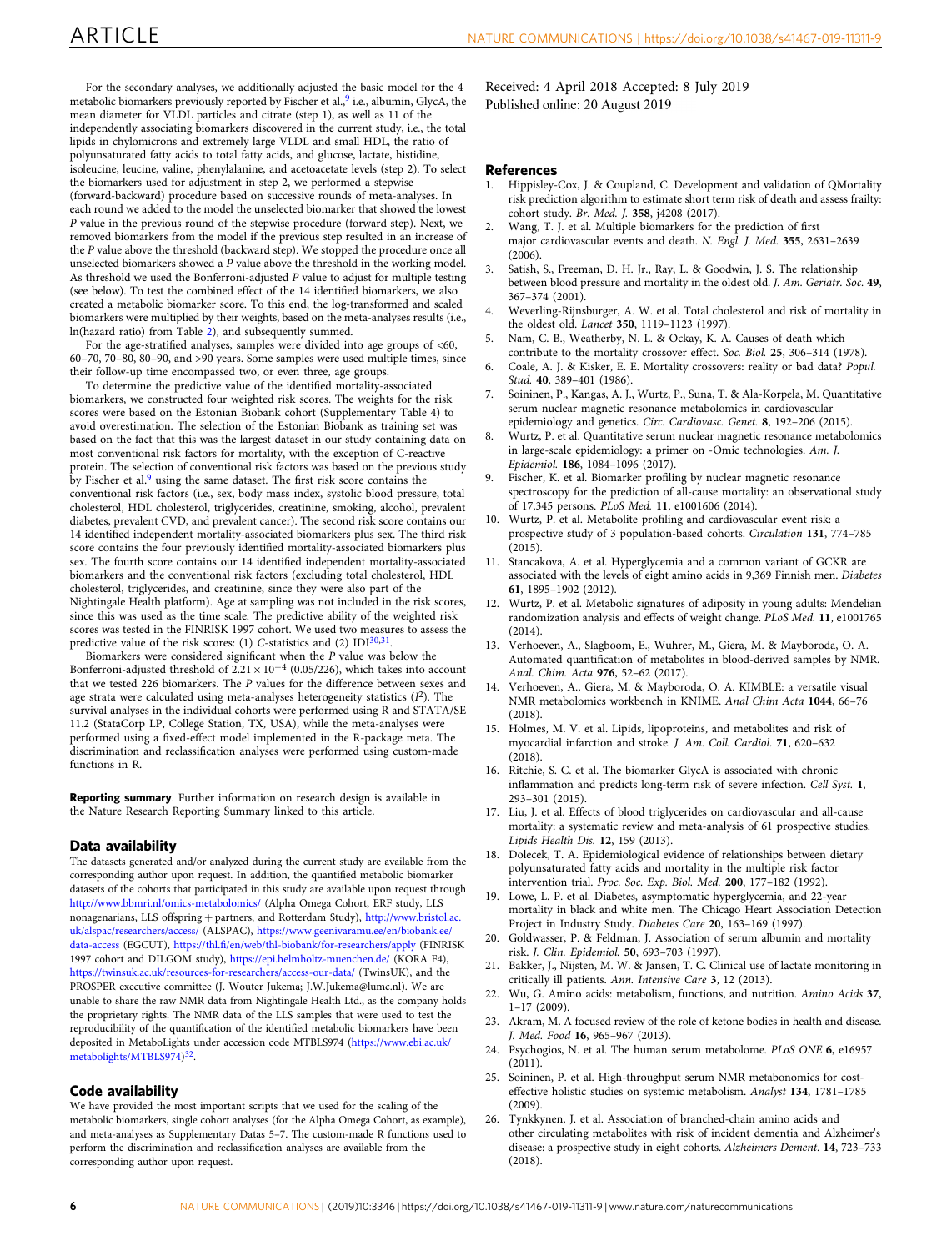- <span id="page-6-0"></span>27. Tukiainen, T. et al. Detailed metabolic and genetic characterization reveals new associations for 30 known lipid loci. Hum. Mol. Genet. 21, 1444–1455 (2012).
- 28. Kettunen, J. et al. Genome-wide association study identifies multiple loci influencing human serum metabolite levels. Nat. Genet. 44, 269–276 (2012).
- 29. Kettunen, J. et al. Genome-wide study for circulating metabolites identifies 62 loci and reveals novel systemic effects of LPA. Nat. Commun. 7, 11122 (2016).
- 30. Antolini, L., Nam, B.-H. & D'Agostino, R. B. Inference on correlated discrimination measures in survival analysis: a nonparametric approach. Commun. Stat. 33, 2117–2135 (2004).
- 31. Pencina, M. J., D'Agostino, R. B. Sr. & Steyerberg, E. W. Extensions of net reclassification improvement calculations to measure usefulness of new biomarkers. Stat. Med. 30, 11–21 (2011).
- 32. Haug, K. et al. MetaboLights-an open-access general-purpose repository for metabolomics studies and associated meta-data. Nucleic Acids Res. 41, D781–D786 (2013).

# Acknowledgements

This work was performed within the framework of the BBMRI Metabolomics Consortium funded by BBMRI-NL, a research infrastructure financed by the Dutch government (NWO 184.021.007 and 184.033.111). A full list of acknowledgments, including support for each study, is provided in Supplementary Note 1.

# Author contributions

J.D. and P.E.S. designed the project, established and coordinated the consortium of studies, and wrote and revised the first and subsequent drafts of the paper. J.D., J.K., K.F., A.vdS., S.T., G.K., A.B., J.Z., A.V., C.M. and F.D. performed the data analyses. P.W. was responsible for the metabolic profiling at Nightingale Health Ltd. J.K., K.F., A.vdS., S.T., G.K., A.B., J.Z., E.B.vdA., M.A-K., N.A., A.D., M.G., D.vH., M.A.I., J.B.vK., S.P.M., A.P., V.S., N.S., T.D.S., H.T., A.V., M.W., P.W., G.D.S., A.M., M.P., C.M., J.M.G., F.D., M.B., J. W.J. and C.M.vD. contributed data and/or revised the draft critically for important intellectual content.

# Additional information

Supplementary Information accompanies this paper at [https://doi.org/10.1038/s41467-](https://doi.org/10.1038/s41467-019-11311-9) [019-11311-9.](https://doi.org/10.1038/s41467-019-11311-9)

Competing interests: P.W. is an employee and shareholder of Nightingale Health Ltd., the company offering the NMR-based metabolite profiling used in the current study. J.K. owns stock options for Nightingale Health Ltd. V.S. has participated in a conference trip sponsored by Novo Nordisk and received a honorarium for participating in an advisory board meeting. He also has an ongoing research collaboration with Bayer Ltd. (all unrelated to the present study). Remaining authors declare no competing interests.

Reprints and permission information is available online at [http://npg.nature.com/](http://npg.nature.com/reprintsandpermissions/) [reprintsandpermissions/](http://npg.nature.com/reprintsandpermissions/)

Peer review information: Nature Communications thanks Julian Griffin and other anonymous reviewer(s) for their contribution to the peer review of this work. Peer reviewer reports are available.

Publisher's note: Springer Nature remains neutral with regard to jurisdictional claims in published maps and institutional affiliations.

Open Access This article is licensed under a Creative Commons  $\odot$  $\left[\mathrm{G}\right]$ Attribution 4.0 International License, which permits use, sharing, adaptation, distribution and reproduction in any medium or format, as long as you give appropriate credit to the original author(s) and the source, provide a link to the Creative Commons license, and indicate if changes were made. The images or other third party material in this article are included in the article's Creative Commons license, unless indicated otherwise in a credit line to the material. If material is not included in the article's Creative Commons license and your intended use is not permitted by statutory regulation or exceeds the permitted use, you will need to obtain permission directly from the copyright holder. To view a copy of this license, visit [http://creativecommons.org/](http://creativecommons.org/licenses/by/4.0/) [licenses/by/4.0/](http://creativecommons.org/licenses/by/4.0/).

© The Author(s) 2019

Joris Deele[n](http://orcid.org/0000-0002-3345-491X)  $\bullet^{1,2}$  $\bullet^{1,2}$  $\bullet^{1,2}$ , Johannes Kettunen  $\bullet^{3,4}$  $\bullet^{3,4}$  $\bullet^{3,4}$ , Krista Fischer<sup>5</sup>, Ashley van der Spek<sup>6</sup>, Stella Trompet<sup>7,8</sup>, Gabi Kastenmülle[r](http://orcid.org/0000-0002-7693-0728)  $\bullet^{9,10,11}$ , An[d](http://orcid.org/0000-0002-8614-3728)y Boyd  $\bullet^{12}$ , Jonas Zierer  $\bullet^{9,11,13}$ , Erik B. van den Akker  $\bullet^{1,14}$ , Mik[a](http://orcid.org/0000-0001-5905-1206) Ala-Korpela  $\bullet^{4,15,16,17,18,19}$  $\bullet^{4,15,16,17,18,19}$  $\bullet^{4,15,16,17,18,19}$ , Najaf Am[i](http://orcid.org/0000-0002-9476-7143)n<sup>6</sup>, Ayse Demirkan<sup>20,21</sup>, Mohsen Ghanbari  $\bullet^{6,22}$ , Diana van Hee[m](http://orcid.org/0000-0003-0372-8585)st<sup>7</sup>, M. Arfa[n](http://orcid.org/0000-0002-9855-3548) Ikram 6, 6, [2](http://orcid.org/0000-0002-9855-3548)3, 24, Jan Bert van Klinken 6, <sup>25, 26</sup>, Simon P. Mooijaart<sup>7</sup>, Annette Peters<sup>10,27</sup>, Veikko S[a](http://orcid.org/0000-0001-7563-5324)lomaa <sup>3</sup>, Naveed Satta[r](http://orcid.org/0000-0002-4395-1397) <sup>[2](http://orcid.org/0000-0002-1604-2593)8</sup>, Tim D. Spector<sup>11</sup>, Henning Tiemeier <sup>6,29</sup>, Aswin Ver[h](http://orcid.org/0000-0002-1407-8314)oeven<sup>30</sup>, Melanie Waldenberger<sup>27,31</sup>, Peter Würtz<sup>32</sup>, George Davey Smith  $\bullet$ <sup>17</sup>, Andres Metspal[u](http://orcid.org/0000-0002-3718-796X)  $\mathbb{D}^{5,33}$  $\mathbb{D}^{5,33}$  $\mathbb{D}^{5,33}$ , Markus Perola<sup>34,35</sup>, Cristina Men[ni](http://orcid.org/0000-0001-9790-0571)  $\mathbb{D}^{11}$  $\mathbb{D}^{11}$  $\mathbb{D}^{11}$ , Johanna M. G[e](http://orcid.org/0000-0001-7638-0589)leijnse  $\mathbb{D}^{36}$ , Fotios Drenos<sup>17,37</sup>, Maria[n](http://orcid.org/0000-0003-0585-6206) Beekm[a](http://orcid.org/0000-0002-3246-8359)n 1, J. Wouter Jukema 18, Cornelia M. van Duijn<sup>6,38</sup> & P. Eline Slagboom<sup>1</sup>

1 Molecular Epidemiology, Department of Biomedical Data Sciences, Leiden University Medical Center, PO Box 9600, 2300 RC Leiden, The Netherlands. <sup>2</sup>Max Planck Institute for Biology of Ageing, PO Box 41 06 23, 50866 Cologne, Germany. <sup>3</sup>National Institute for Health and Welfare, PO Box 30, 00271 Helsinki, Finland. <sup>4</sup>Computational Medicine, Center for Life Course Health Research and Biocenter Oulu, University of Oulu, PO Box 5000, 90014 Oulu, Finland. <sup>5</sup>The Estonian Genome Center, University of Tartu, Riia 23b, 51010 Tartu, Estonia. <sup>6</sup>Department of Epidemiology, Erasmus Medical Center, PO Box 2040, 3000 CA Rotterdam, The Netherlands. <sup>7</sup>Department of Internal Medicine, section of Gerontology and Geriatrics, Leiden University Medical Center, PO Box 9600, 2300 RC Leiden, The Netherlands. <sup>8</sup>Department of Cardiology, Leiden University Medical Center, PO Box 9600, 2300 RC Leiden, The Netherlands. <sup>9</sup>Institute of Bioinformatics and Systems Biology, Helmholtz Zentrum München, Ingolstaedter Landstraße 1, 85764 Neuherberg, Germany. <sup>10</sup>German Center for Diabetes Research (DZD), Ingolstaedter Landstraße 1, 85764 Neuherberg, Germany. <sup>11</sup>Department of Twin Research and Genetic Epidemiology, King's College London, St Thomas' Hospital, Strand, London WC2R 2LS, UK.<sup>12</sup>ALSPAC, Population Health Sciences, Bristol Medical School, University of Bristol, Oakfield House, Oakfield Grove, Bristol BS8 2BN, UK. <sup>13</sup>Novartis Institutes for BioMedical Research, Novartis Campus, Fabrikstrasse 2, 4056 Basel, Switzerland. <sup>14</sup>The Delft Bioinformatics Lab, Delft University of Technology, PO Box 5031, 2600 GA Delft, The Netherlands. <sup>15</sup>Systems Epidemiology, Baker Heart and Diabetes Institute, PO Box 6492 Melbourne Victoria 3004, Australia. <sup>16</sup>Population Health Science, Bristol Medical School, University of Bristol, Oakfield House, Oakfield Grove, Bristol BS8 2BN, UK.<sup>17</sup>MRC Integrative Epidemiology Unit, Population Health Sciences, Bristol Medical School, University of Bristol, Oakfield House, Oakfield Grove, Bristol BS8 2BN, UK. <sup>18</sup>NMR Metabolomics Laboratory, School of Pharmacy, University of Eastern Finland, Yliopistonranta 1C, Kuopio 70210, Finland. <sup>19</sup>Department of Epidemiology and Preventive Medicine, School of Public Health and Preventive Medicine, Faculty of Medicine, Nursing and Health Sciences, The Alfred Hospital, Monash University, Melbourne, Victoria 3800, Australia.<br><sup>20</sup>Section of Statistical Multi-omics, Department of Clinical and Experimental resea <sup>21</sup>Department of Genetics, University Medical Center Groningen, PO Box 30001, 9700 RB Groningen, The Netherlands. <sup>22</sup>Department of Genetics,